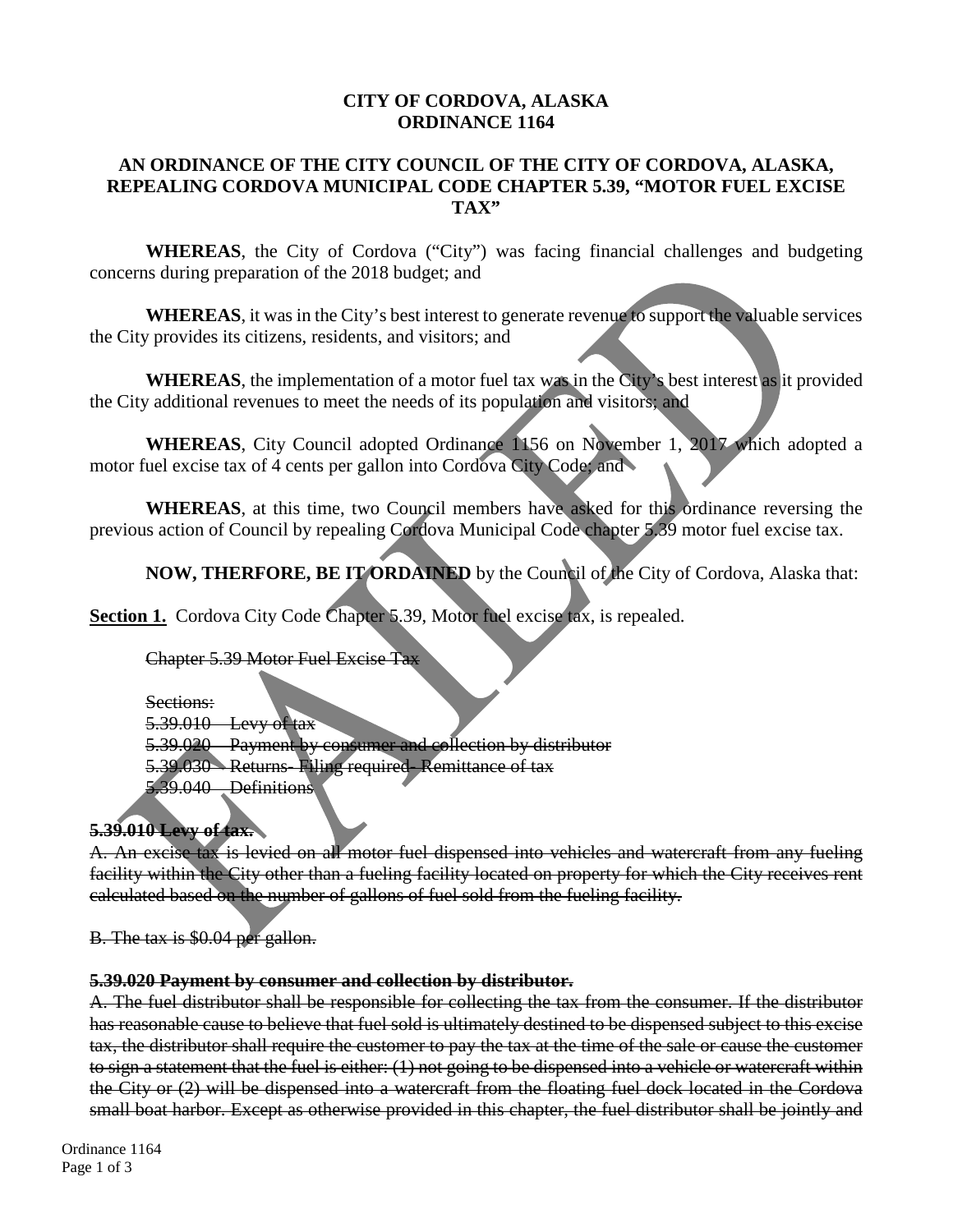severally liable with the consumer to the City for all taxes the distributor is required to collect, whether or not collected by the distributor.

B. It shall be a misdemeanor to falsely sign or cause to sign, such a statement or to do so with false intent. The maximum fine shall be \$500.00.

C. All excise taxes collected or which should have been collected pursuant to this chapter are City moneys for which the fuel distributor is liable and at all times accountable to the City. All such City moneys shall be held by the fuel distributor in trust for the City in an account that is separate from other moneys of the fuel distributor.

# **5.39.030 Returns- Filing required- Remittance of tax.**

A. Every fuel distributor shall file an excise tax return, on forms furnished by the City on a monthly basis.

B. The completed return, together with remittance in full for the amount of tax due, must be transmitted to the City no later than the first business day following the last day of the month following the end of each reporting period (i.e., March's reporting period is due the first business day of May).

# **5.39.040 Definitions.**

For the purpose of this chapter when not clearly indicated by the context, the following words and phrases have the following meanings:

"Consumer" means and includes each person who purchases motor fuel for which the tax under this chapter has not previously been paid.

"Motor fuel" means fuel used in and on vehicles and watercraft for any purpose, or in a stationary engine, machine, or mechanical contrivance that is run by an internal combustion motor; "motor fuel" does not include:

#### 1. Fuel consigned to foreign countries;

2. Fuel used in stationary power plants operating as public utility plants and generating electrical energy for sale to the general public;

3. Fuel used by nonprofit power associations or corporations for generating electric energy for resale;

4. Fuel used by charitable institutions;

5. Fuel sold or transferred between qualified dealers;

6. Fuel sold to Federal, state, and local government agencies for official use;

7. Fuel used in stationary power plants that generate electrical energy for private residential consumption;

8. Fuel used to heat private or commercial buildings or facilities;